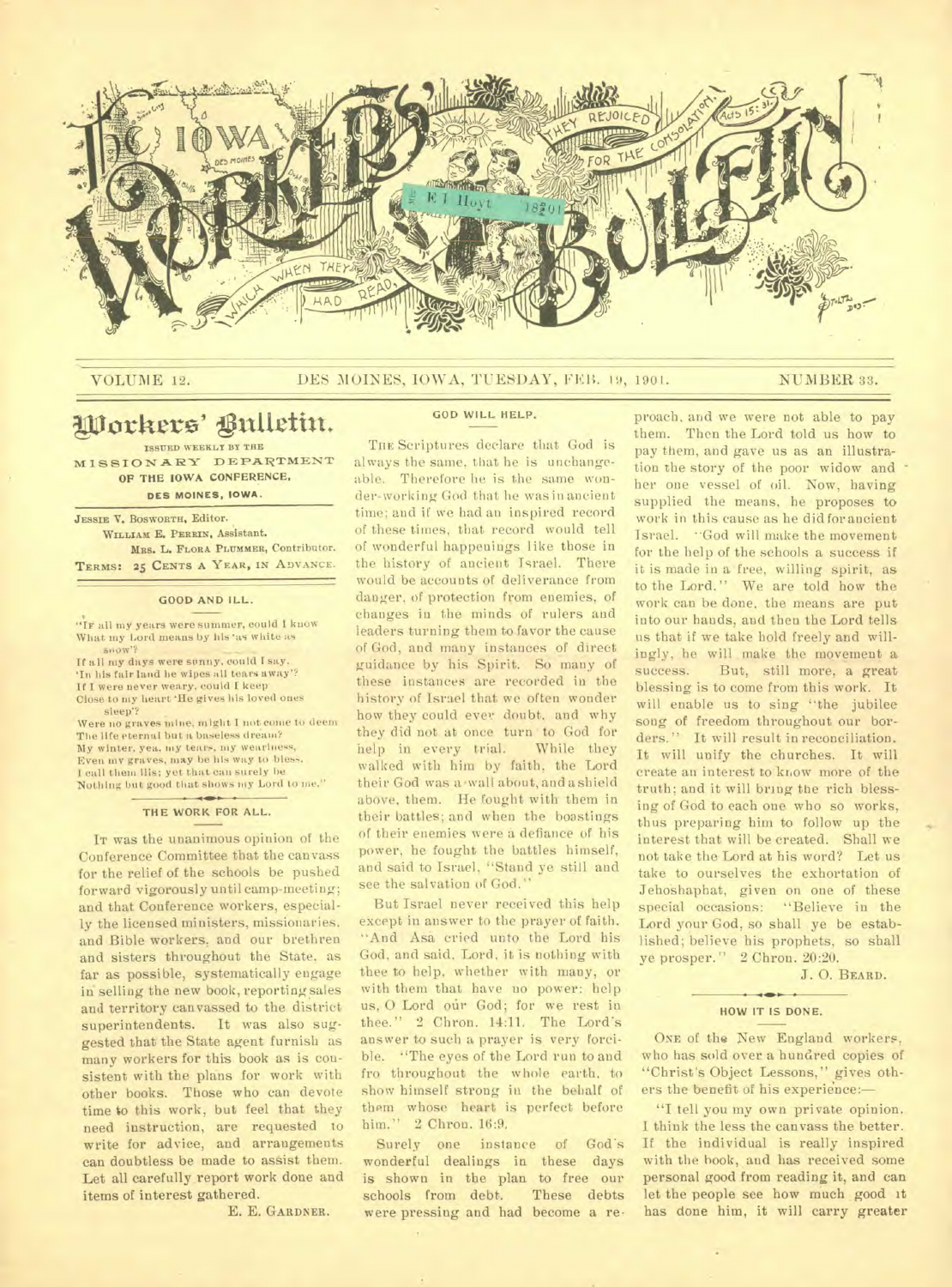weight than all the written canvasses. will tell you one or two salient points in my experience. which have scarcely .ever failed of making the sale. I make much of the frontispiece. I call attention to those objects as the means the Lord used while here to call the attention of the people to how God has linked himself to mankind and all his created works. Then I have them read the last paragraph of page 26 and the contents of page 27, and make a few remarks. Of course I tell them the purpose of the author and publishers in donating the work. And somehow the Spirit of the Lord gets hold of the heart, and the book goes."

#### **A SUGGESTION TO CANVASSERS.**

BRO. WM. Cox, who has had excellent success in selling "Christ's Object Lessons," gives us his way of calling the attention of the people to sentences which he considers of special importance: "My plan is to underscore short sentences which seem to be the most impressive, using colored ink. Make the lines straight and neat. At the top of the page, just under the title of the book, I print or write one or two words which express the main thought in the sentence. I find that the people will look for and read the sentences marked, readily, instead of looking only at the illustrations. When they read these spirit-filled sentences, the Holy Spirit enlightens their understanding, and creates a desire in their hearts to purchase the book. I believe that all who try this plan will be well repaid for the trouble."

#### **OUR SPECIAL WORK.**

I **DESIRE** to add my testimony to the importance of our brethren and sisters selling "Christ's Object Lessons" to their friends and those with whom they do business. My first two weeks in Iowa were spent at Anita. While there I visited the ministers in the interests of the book, and sold copies to those with whom I dealt. I have also done the same here in Massena, where I have located my family. May the Spirit of God lead in all things, and we always be willing to follow. I am of good courage, having set my eye on success. C. J. KUNKEL.

'WHEN men desire wisdom from above more than they desire wealth, power, or glory, God will provide them with all that they need,"

## **"GOOD HEALTH."**

EVERYBODY wants it who hasn't it, but it is not always easy to get it. *Good Health* is the leading health journal of the world, and no household should be without it. It is the purpose of this magazine to give scientific instruction to those who are well whereby they can keep well, and to those who are sick whereby they may be able to get well. Subscribers are at liberty to ask questions, which are answered in the Correspondence Department by the editor. A special offer is made to BULLETIN subscribers for the next sixty days. Send us a year's subscription to *Good Health,*  \$1.00, and the names of five persons who ought to be interested in the question of diet, and we will send you the journal for one year, and our Family Box free.

Just think of it! \$1.50 worth of Battle Creek Sanitarium Food Co.'s and Sanitas Nut Food Co.'s cereal and nut foods and other household necessities, and a year's subscription to *Good Health,* all for \$1.50. We do not pay express or freight charges. One Family Box weighs fourteen pounds. Get six persons to join with you, which will make one hundred pounds. Have all shipped to one address, and the expense will be only a few cents each. Address Good Health Pub. Co., Battle Creek, Mich.

## FIELD REPORTS.

#### **MUSCATINE.**

THE BULLETIN family will be pleased to learn that our congregation in Muscatine have lately purchased a house of worship, and now hold their meetings in the city proper. The building was formerly owned by the Holland Baptists, and is located on W. 5th St., three squares from the city reservoir. The building is in good condition, and seems like "home." It will seat one hundred and fifty comfortably, and we think the terms are favorable.

The brethren here show a commendable zeal in sacrificing to pay for their new church. The tent meetings held here six years ago by Brn. D. P. Gaede and Martin Stuckrath were blessed by the Lord, a good church was organized, and much fruit remains. There are now thirty-eight resident members, and I am glad to report there are evidences that the truth is progressing. Some hope that a local camp-meeting,

followed by a strong series of tentmeetings, may be held here this summer. We expect to work more for "Object Lessons" from now on until camp-meeting.

## U. P. LONG.

I RELIEVE it has been some time since a report has appeared from this place. We have been especially favored this winter with the help of one of our ministers, Bro. U. P. Long, whose home is now in this city. I am pleased to add that we are growing in knowledge and grace. Crooked places are straightened up, tangles are smoothed out, and order and harmony pre'vail. Through untiring energy and perseverance, we have secured a much needed church home. It is neat, though small, and we are grateful to our Father that he has opened up the way for us to come into possession of it. If present plans materialize, we will have it free from debt by June 1, 1901. On account of many hindrances which we have been powerless to avoid, we have done little in the way of disposing of "Object Lessons;" but we hope soon to begin a thorough and sytematic canvass for this book. By this effort we expect to carry the "everlasting gospel" into many homes in Muscatine.

MRS. S. A. BURN, *Missionary Sec.* 

## **NEAR BLENCOE.**

**I AM** holding meetings in a union church about eight miles south-east of Blencoe, and Bro. Thos. Jeys has just joined me in the work. At first the attendance was quite small; but there has been a gradual increase, and now we have a full house each evening. The most of our hearers are non-professors, but there are a few of all kinds of professors, Mormons included. The people are quite friendly, and appear to be very much interested in the meetings. Past experience teaches me that this is a hard field in which to labor, as the people are so indifferent to religious things. We will try to sow the seed in faith and love, and then leave it all with them and the Lord.

J. S. HART.

## **SCANDINAVIAN WORK IN DES MOINES.**

THE Scandinavian brethren and sisters feel very grateful for the visit and help of Eld. N. C. Bergersen, while in Des Moines last week. The meeting which he'held Thursday evening was an inspiration to us all. God came very near to bless our souls. If the Scandinavian workers would remember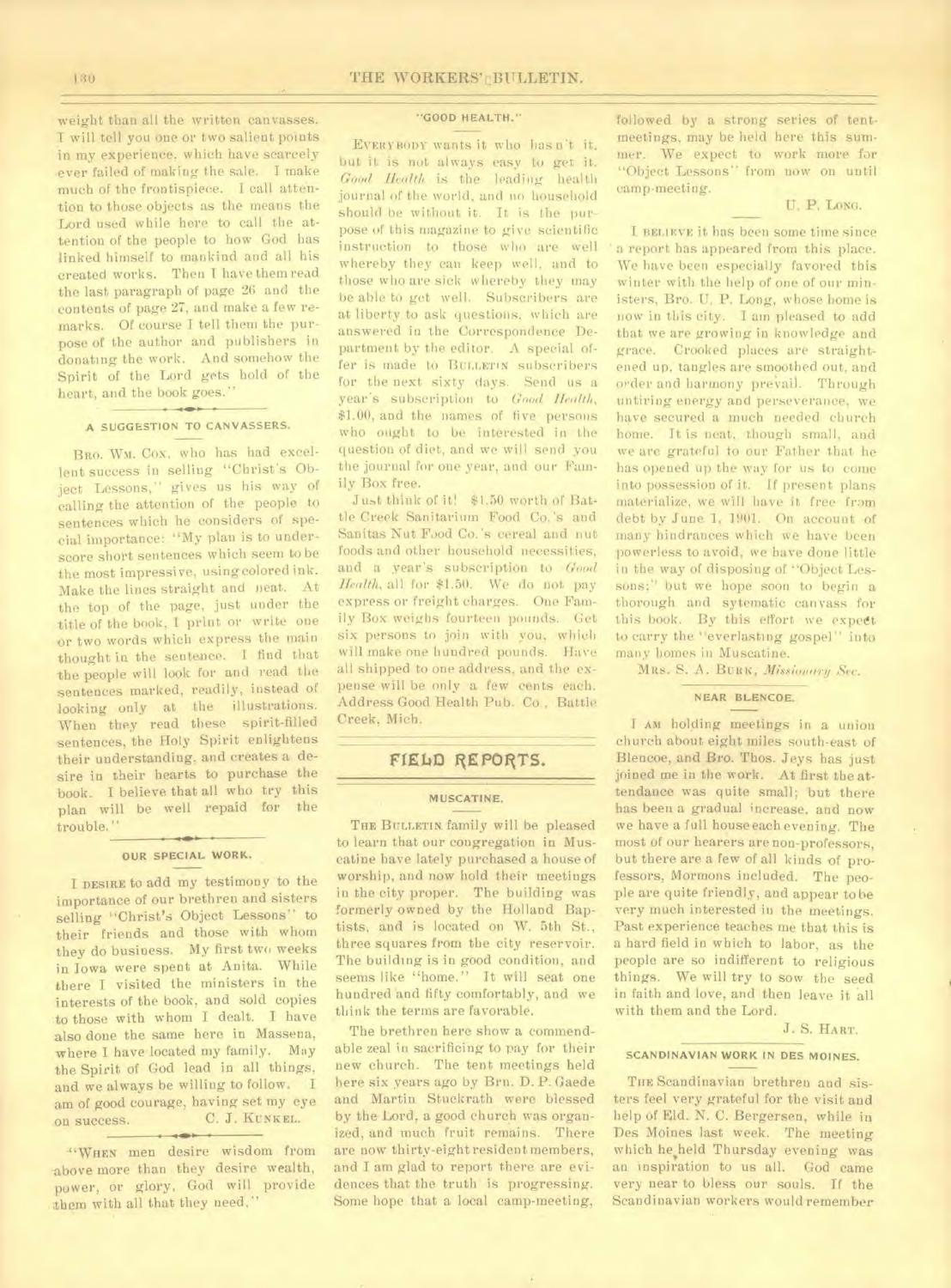us in this way occasionally, it would be a source of encouragement and help to us, as we seldom have the privilege of having meetings in our own tongue, and some do not understand the American language very well. It is wonderful how God's Spirit leads. As Bro. Bergersen and I visited a sister, she said she felt sure we were sent of God.. As there was some scripture on which she wished more light, she had decided to speak to Bro. Bergersen on Thursday evening in regard to the very verse that he used for his text. This shows that God will lead those<br>who are willing to be led. About who are willing to be led. twenty persons were present, some of whom were not of our belief.

#### HENRY EIDE.

## **SIOUX RAPIDS.**

WE are grateful to the Lord for the presence and help of Eld. J. S. Hart. He was here about three weeks, holding three meetings each week, and visiting families and giving encouragement during the intervening time. He was with us until Thursday of the week of prayer, leading in the exercises. We all were greatly blessed, and renewed our vows of allegiance to the Lord. May God bless all of his laborers who are giving this message of warning; and may we take courage and go forward to do battle for the Lord as never before, while opportunity is afforded. We organized a Sabbath-school and now hold meetings. Our Sabbath-school membership is twenty-two.

GUSSIE HOLLINGSWORTH.

## OBITUARY.

WILsow.—David 3. Wilson was born in Ohio, March 22, 1813, and died in Iowa City, Feb. 12. 1901, aged 87 years, 10 months, and 20 days.

Brother Wilson's years "by reason of strength" overreached the fourscore allotted to man, and of these fully "threescore years and ten" were spent as a believer in Christ. Many years he was a member of the Methodist church; but twelve years ago, under the labors of Eld. H. Nicola, he accepted, and began "looking for, that blessed hope," which was his at the last. He "obtained a good report through faith," and in his departure has left with his family and friends a bright hope in the memories of his life and example. They sorrow, indeed, but not without hope, as do also the little church of which he<br>was a faithful member. We laid him was a faithful member. away, "an old man and full of years," to await his Master's return.

BURT FULLMER.

# **\*TfiE BOOK WORK.**

## **IOWA CANVASSERS AT UNION COLLEGE.**

UNION College is the friend of the canvasser. In this institution's grand and important work of fitting young men and women to spread the truths of the third angel's message, the canvassing work is given a place. The value of thorough preparation can never be overestimated, and it is indeed gratifying to see so many availing themselves of the privileges here afforded. Among this number are ten Iowa canvassers of experience, and several who are preparing to take up this line of work for the first time. Each canvasser enters the College as a regular student. The course of study is as follows: Choice of Bible classes and one other branch in the regular College course, Testimony study, book study, hydrotheraphy, and field work. The last four are furnished free by the Review and Herald Office.

In the first-page article in the *Review*  of Jan. 16, 1901, is the following paragraph: "Canvassers should be able to give those with whom they stay instruction in regard to the way to treat the suffering. They should be educated in regard to the simple methods of hygienic treatment. Thus they may work as medical missionaries, ministering to the souls and bodies of the suffering. Now, *just now*, this work should be going forward in all parts of the country, that many might be blessed by the prayers and instruction of God's servants." Arrangements have been made to prepare the canvassers to do such work as is outlined above.

The leading books sold in Iowa during 1901 will be "Desire of Ages," "Daniel and the Revelation," and "Heralds of the Morning." Brethren, pray for the canvassers, that they may so consecrate themselves to this work that success will attend their efforts. Remember also to pray the Lord of the harvest to send forth laborers into his harvest.

0. E. CUMMINGS, *Agent Dist. No.* 4.

LAST week we asked all interested in the canvassing work to assist this work in our State by cash donations. In responding to this invitation address Missionary Department Iowa Conference, 603 E. 12th St., Des Moines, Iowa.

"A CHRISTIAN'S Obligations are not cancelled until met."

# THE **SABBATH-SCHOOL.**

**CONDUCTED BY MRS. JESSIE L. ADAMS.** 

### **THE QUARTERLY REPORT OF THE IOWA SABBATH-SCHOOLS.**

*The following is the report for quarter ending December 31, 1900:—* 

|                     | 182   |
|---------------------|-------|
| $-1$<br>" reporting | 169   |
|                     | 3.016 |
|                     | 2,368 |
|                     |       |
|                     |       |
|                     |       |

We have been obliged to drop a number of schools which have not reported for several quarters, although we regret that this was necessary. If our workers throughout the State would report to us opportunities for Sabbathschool work, it would be greatly appreciated. If you know of isolated families who could have family Sabbath-schools, please write us. We would be glad, also, if isolated families who read this request, would correspond with us.

## A. HELEN WILCOX, *Sec., 1212 Des Moines St., Des Moines.*

#### **WINTERSET CONVENTION.**

WE held our first convention Feb. 3. As the day was stormy, only about thirty were present. But we were glad that the Lord's blessings are not confined to numbers. We felt disappointed in not having Sister Jessie L. Adams present, but we were glad to have Eld. L. F. Starr and Dr. A. Zipf with us. Papers were read on "Houseto-house Visitation in the Interest of Sabbath-school work," "How to Improve and Enlarge the Teaching Force of Our School," "Should Scholars Use the Bible in the Class," "Books and their Effect upon the Mind," and "How Shall We Interest Our Boys in the Sabbath-school." Discussions followed. The children took an active part in the program by singing, giving recitations, and repeating the commandments. The recitations were appropriate and well rendered. Considering the short notice we had of the convention, we feel that the program was well carried out. One thought that was made prominent in the convention was that in order to have a successful Sabbath-school, the work<br>must begin at home. All present must begin at home. seemed much benefited, and encouraged to be faithful in the Master's work, and voted to have another convention in the near future.

GRACE STIFFLER, *SeCrefary.*